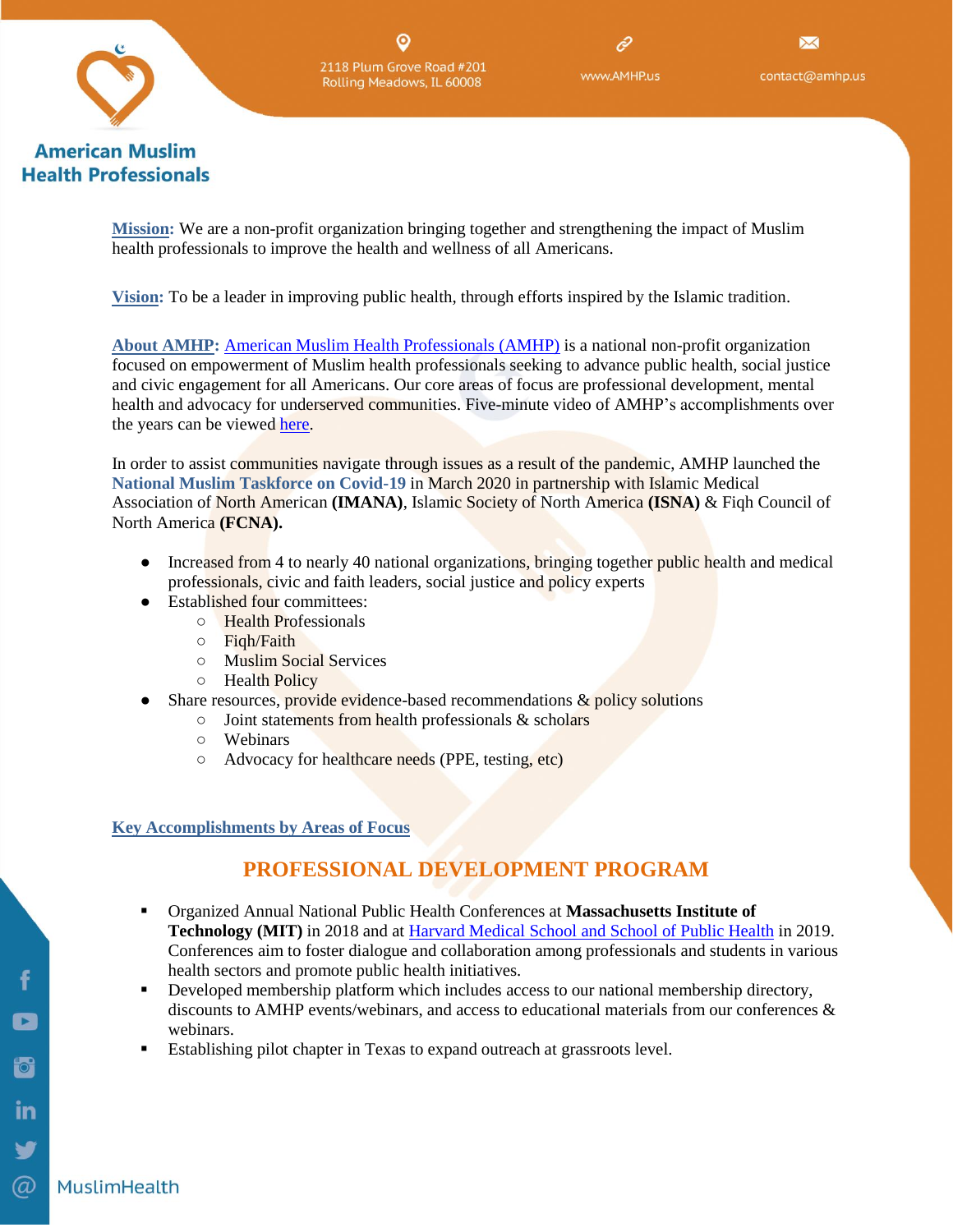## **HEALTH POLICY & ADVOCACY PROGRAM**

### **1. Resources, Trainings and Meetings with Elected Official**





#### **Advocacy Webinars Partner Organizations**



AMHP Health Policy & Advocacy Director, Dr. Sana Syed, on panel with American Muslim leaders and U.S. Surgeon General, Dr. Jerome Adams.

AMHP President, Dr. Hasan Shanawani & Health Policy and Advocacy Director, Dr. Sana Sved. join panels covering topics of covid and importance of public health advocacy during ISNA's 57th National Convention.

## **2. Muslim Free Clinics Initiative**

| <b>Documentary Screening - Unconditional Care: How Muslims</b> |
|----------------------------------------------------------------|
| are closing the Healthcare Gap                                 |
| ○ 2019 ISNA National Convention - Houston, TX                  |

- 2020 Community Health Fundraiser Chicago, IL
- **National Directory & Interactive Map** of Muslim Free Clinics
- **National Impact Report**  *"In 2018, 70 Clinics in 22 states offered primarily non-Muslim patients free services worth tens of millions of dollars."*
- **Ethnographic Research**
- **Capacity- building and resource development**

National Directory - Muslim Run Free Clinics

#### **3. Health Equity**

- **Health Equity Network Alliance** started in collaboration with IMANA and Campaign Against Racism (Equal Health), Institute of Justice and Healing in Medicine
- **Purpose:** Reassess healthcare systems and medical practice to identify and advocate for evidence based use of race in diagnostic/treatment models that impact equitable healthcare access, care and delivery